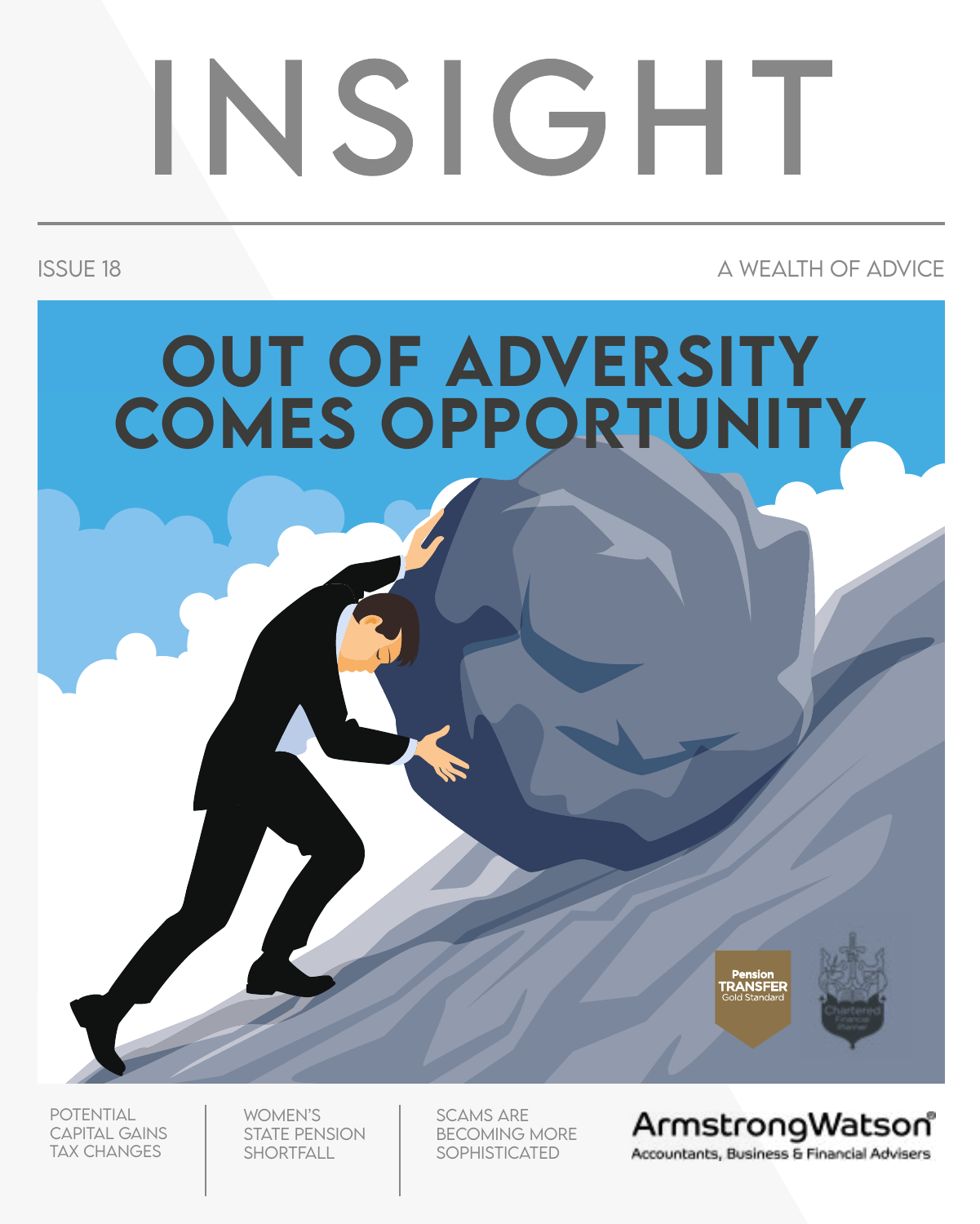Armstrong Watson Accountants, Business E Financial Advisers is a tradity of a state of the state of the instrong Watson LLP is regulated by the Institute of Chartered Accountants in England and Wales. Registered as a limit England and Wales, number 8800970.

Armstrong Watson Financial Planning Limited is authorised and regulated by the Financial Conduct Authority. Armstrong Watson Planning & Wealth Management is a trading style of Armstrong Watson Financial<br>Planning, Firm refe Place, Carlisle, Cumbria CA1 1EW.

The value of investments and the income from them can fall as well as rise. You may get back less than you originally invested. Past performance is not a reliable indicator of future results.

#### Contact our Financial Planning Consultants to book an appointment on 0808 144 5575 www.armstrongwatson.co.uk/financial-planning-wealth-management

...we're with you.

### Support & advice throughout these challenging times

ArmstrongWatson® Financial Planning & Wealth Management

SUPPORT

National Savings & Investments (NS&I) have just announced significant cuts across their range of savings from 24th November. Considering the current economic turmoil caused by the Coronavirus, some savers are perhaps understandably continuing to seek safe havens for their money. However, there are pitfalls that you need to be aware of and cash is not always king.

Welcome to our latest issue of Insight. We hope you, your families and your loved ones continue to remain safe and well. As we continue to see the effects of the heath crisis and local lockdowns, The Government is trying to balance minimising loss of life with protecting the economy which is no mean feat. At Armstrong Watson we continue to work as normal as we can and all our offices are open with social distancing measures but also by remote video.

The unfortunate side of this pandemic has seen businesses hit hard which has resulted in job losses. It can be a very worrying time and in this edition we highlight some key considerations to help you process what is happening and make a smooth transition into your desired future path.

We continue to discuss health & wellbeing. Research carried out by the Office for National Statistics (ONS) found that, since the outbreak of COVID-19, almost half the population have experienced 'high' levels of anxiety. It's well known that emotional and financial wellbeing are connected to each other and we discuss how employers can engage with their employees.

More than £30m has been lost since 2017 to pension fraud, according to Action Fraud, as unauthorised "advisers" tout unrealistic investments. Men aged in their 50s are the most likely victims of fraudsters who target people's long-term pension savings. There are things to look out for and do if you think you may be a victim of a scam.

The full list of the articles featured in this issue appears opposite, and we hope you enjoy this issue of our magazine. If you would prefer to download a digital copy or subscribe to new issues electronically, please visit www.armstrongwatson.co.uk



insight 03







#### inside this issue

- 04 Out of Adversity comes Opportunity
- 06 sector focus -INSPIRED COMMUNITY ENTERPRISE TRUST LIMITED - the usual place
- 08 More Capital Gains Tax changes AHEAD?
- 10 Scammers are Becoming more SOPHISTICATED **PLEASE BE ALERT**
- 12 THE WINTER OF (DIS)CONTENT?
- 14 Why does the health & wellbeing of employees matter?
- 16 Women's state pension shortfall
- 18 When cash is not always king





### ArmstrongWatson

Accountants, Business & Financial Advisers

armstrongwatson





paul dickson armstrong watson

# **WELCOME**

**CHIEF EXECUTIVE AND MANAGING DIRECTOR** 

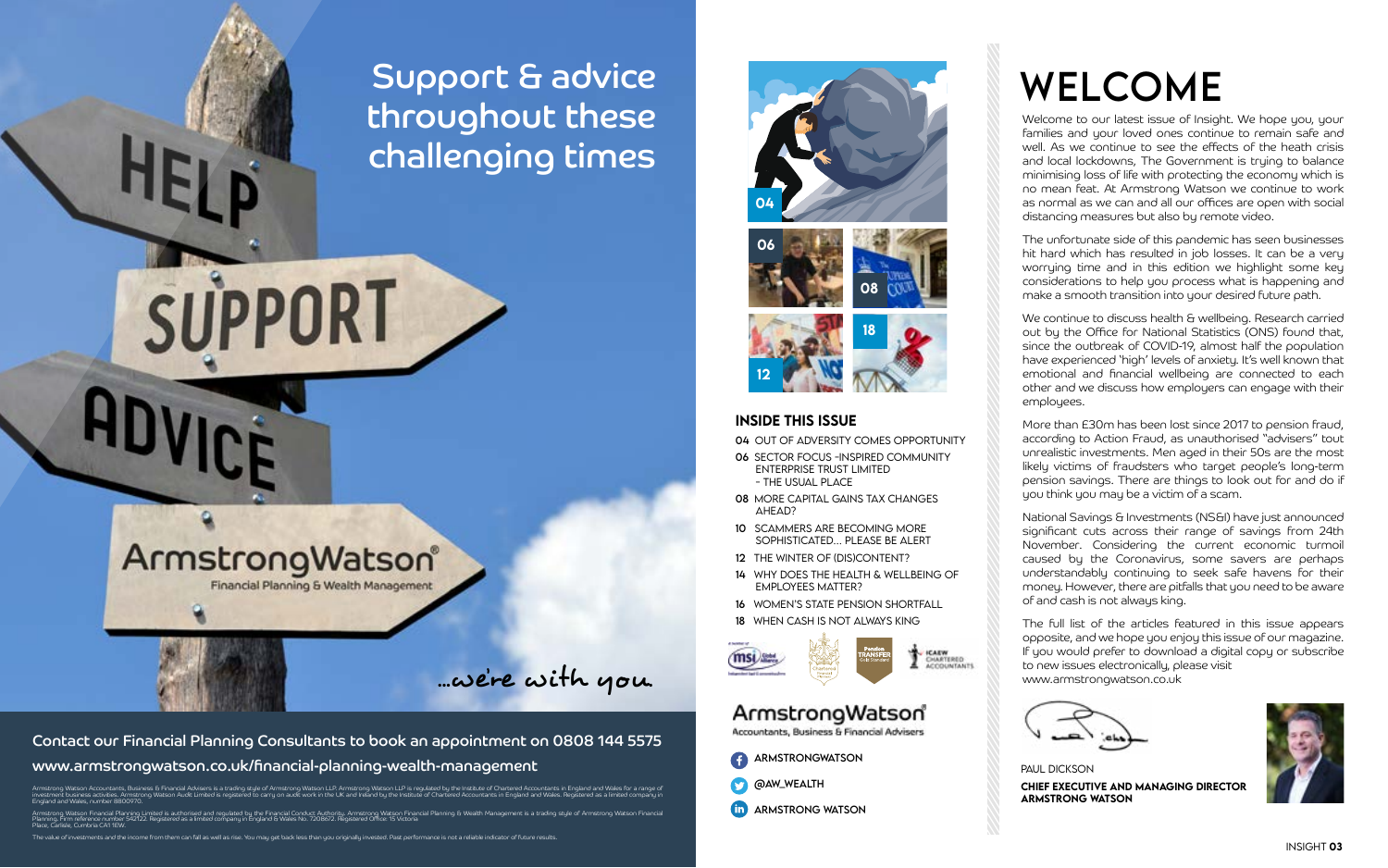04 INSI

## OUT OF ADVERSITY comes Opportunity

#### What is the next step?

You will need to decide what your next step will be, whether that is a change of occupation, or even opportunities for self-employment, a career break, retirement or simply to find a new job that is similar to your current one. This helps to focus your mind as to what you need to do next to achieve this. For example, if you change occupation, what is your ambition? What additional training, qualifications, will you need and how much will it cost? Do you have enough money to budget for this? Who do you need to speak with to seek employment in this sector?

However, if you are around the age you may wish to retire (or semiretire), the questions you may ask yourself will be different, for example, do you have enough to live on? How will this impact your plans? What help and support is available to help me with this?

The key here is to take time to reflect on your next course of action, and seek some support and counsel before making any rash decisions.

If there is a surplus, you may wish to consider some of the options and opportunities available to you.

#### Budget – First thing is to check what payment you will actually receive

Usually the first £30,000 of a redundancy payment is paid free of income tax, however anything in excess of this may create an income tax liability. For example, should your pro-rata earnings for the year be £50,000 and you receive a redundancy payment of £40,000, the first £30,000 out of this would be tax free, however the remaining £10,000 would push your total earnings into the higher rate tax threshold and would be charged at 40%, thereby, in this example,

creating an immediate tax liability of £4,000.

Once you know what the payment is, you will need to look at your outflows and budget for the short term i.e. money in versus money out = surplus or deficit. If there is a deficit you may wish to contact The Citizen's Advice Bureau to seek advice on debt management or payment arrangements, or you could seek guidance and information on The Money Advice Service website.

#### What can I do with the surplus money that I won't need in the short term?

There are various options available and the route selected is dependent upon what stage of life you are at and what your overall objectives are. Typical questions asked by clients are;

- Should I keep it in cash or given low interest rates are there any other options?
- Should I repay my mortgage/debt?
- Can I contribute some of this in to my pension?

Out of the above questions we commonly also get asked the following question; 'is there any way I can save some money on tax?' Should it be appropriate for someone to opt for the pension route, the answer to this question is typically 'ues', as of course you receive tax relief on money which you put into pensions. Should an individual contribute £10,000 into a pension, they would receive tax relief on this contribution and it would be uplifted to £12,500 immediately. Furthermore

if they were a higher rate tax payer an additional 20% tax relief on the £10,000 can be reclaimed upon completion of a tax return, taking the effective cost of this contribution to £8,000. This could be even more efficient if the contribution was made via salary sacrifice, which can often be considered by seeking financial advice to help support you through this situation.

Clearly dealing with such a significant change and life event as redundancy can be daunting and all sorts of thoughts and emotions will be going through your mind. It is therefore really important to take advice from all sources, including personalised financial advice from an adviser with empathy and experience of supporting people in this situation, and who will act as your trusted adviser. Everybody's circumstances are different and therefore a one size fits all approach will not work.



insight 05

At Armstrong Watson our quest is to help our clients achieve prosperity, a secure future and peace of mind. We can provide a full review of your financial affairs and discuss the opportunities available to you with our compliments in the first instance. You can also now do this remotely by video, telephone as well as face to face.

#### tax

Clearly everybody has different circumstances, and this impacts how people react to this situation. Whilst for most people this will be a stressful situation, it is important to reflect on how you address this significant change and life event and indeed, how you move forwards.

In our experience there are some key considerations to help process what is happening and make a smooth transition into your desired path.

The words 'redundancy', or in some firms these days 'organisational change', around a workplace will almost certainly cause trepidation and apprehension, or maybe even fear at the thought of uncertainty. As an employee you may worry about the challenge you might face trying to regain employment, or the changes you would need to make to your budget or lifestyle which could occur as a result.

Benjamin Franklin once said 'out of adversity comes opportunity'. In reality, whilst for most people there will certainly be short term hurdles which need to be addressed, there can be, for many people, opportunities to move forward and grow. Redundancy can sometimes provide the much needed push to make the changes to your lifestyle, career, retirement or ambitions you may have long thought about but have put off for one reason or another.

Simon MAyoh

Financial Planning consultant - leeds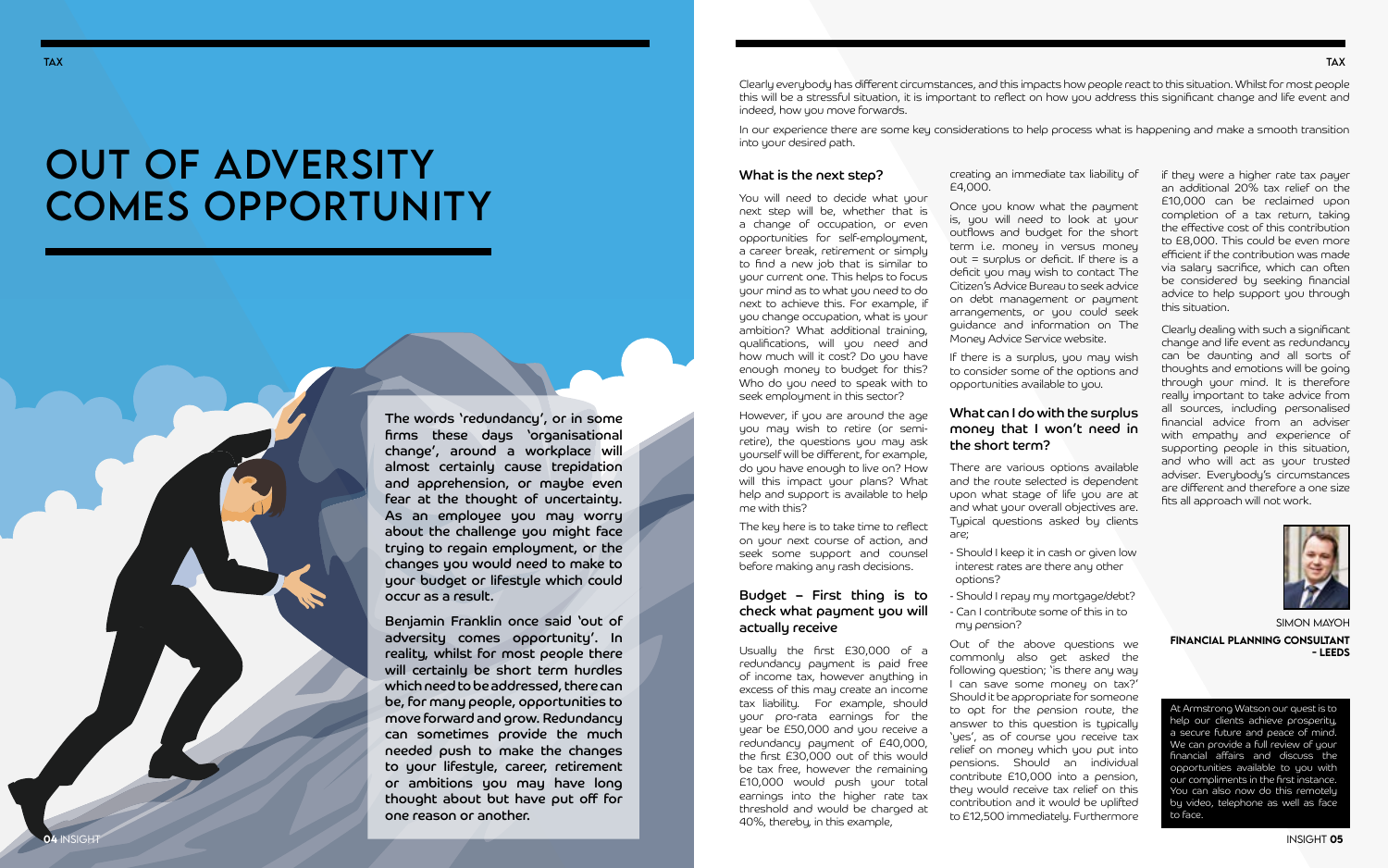The Usual Place opened its doors in 2013 as the brainchild of CEO Heather Hall. The social enterprise works as a community café providing training, education and employability skills for young people with additional support needs. Many of these youngsters were previously 'invisible,' excluded, at risk of isolation and loneliness, and importantly, unable to fulfil their potential as valuable, active citizens, contributing positively to their communities.

This award-winning organisation focuses on the promotion of the innate talents and capabilities of young people, enabling and empowering them to flourish, and challenging the established stereotype of young people with learning disabilities.

Strongly supported by the Scottish Government in its unique approach of supporting young people to reach their full potential within the hospitality sector, this community café is now recognised on a national level for its achievements, and is a footprint that could be replicated successfully throughout the UK.

The venue of the café is the former Townhead Church in Dumfries, the building initially being transferred from Dumfries and Galloway Council. Following an extensive refurbishment programme, a large contemporary community café, kitchen area and flexible training/meeting rooms were created.



**CHARITY SECTOR** client focus

> Armstrong Watson assists the Directors with their annual statutory financial statements but it was the implementation and support provided for a new Xero accounting package which had the most significant positive impact on the business. Our accounting team supported The Usual Place's team to establish a bespoke accounting package, providing hands-on training, and managed the transition to electronic reporting, giving the business accurate information to allow more informed decisions to be made in real-time.

> More recently, the closure of the café due to the COVID-19 pandemic and the drive by the Directors and management to seek new opportunities has led to more strategic planning taking place. The Directors have progressed with a change to the status of the company to becoming a Registered Charity. Our charities team has advised on the key differences from both an operational, financial and governance perspective alongside the constitutional and application processes. The guidance given will ensure that the transition to a new regulated entity goes smoothly and that all compliance obligations are met.

client focus

### INSPIRED COMMUNITY ENTERPRISE TRUST LIMITED

- THE USUAL PLACE



and financial challenges that lay ahead as the enterprise grew in stature and

reputation.

karen rae Audit & Assurance **DIRECTOR** - carlisle



The Trusted Adviser role is one that we cherish and we have been part of a steering group looking at opportunities to be able to introduce more employers to the organisation and to break down the barriers of employability of young people living with autism. It is important to consider the valuable contribution that all young people living with autism can provide in a variety of workplaces. These youngsters are often more committed and dedicated to their work but may need a little more encouragement, support and time from their employers at the outset.

With the café closed since March, all staff and trainees safely at home, the small management group led operations during the COVID lockdown. A chance email sent to Armstrong Watson by a funder provided a wonderful and unexpected surprise for the organisation. Submission deadlines were tight and eligibility criteria narrow, however the operations of The Usual Place seemed to fit, and Karen Rae, our Director of Education and Not for Profit, passed on the email within 5 minutes of receipt, closing date being a couple of days later. We were thrilled to hear the wonderful news that they had been awarded a grant of £45,000 to support the business during lockdown - you just never know when good luck may strike!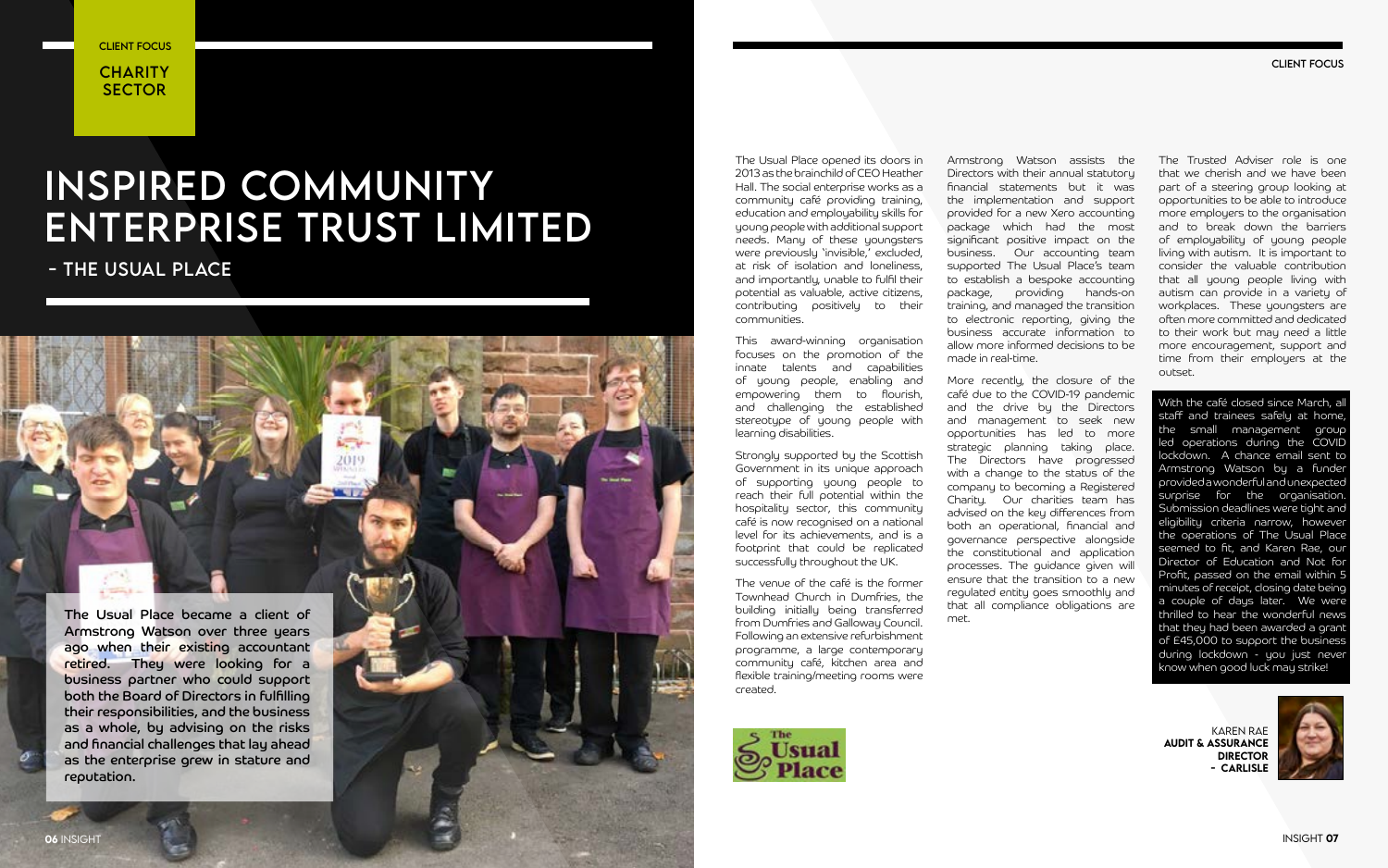### More Capital Gains Tax changes ahead?



# **HM TREASURY**

It has to be said that the existing CGT system is extremely complicated, so some simplification would be welcome. Here are a few options open to the Chancellor:

The deferral of the Budget until Spring 2021 gives individuals the opportunity to consider taking action before changes are introduced.

- Increase the rates of tax it is certainly the case that rates are lower than in the past. The top rate for residential properties is 28% and other assets 20%, whereas in the past the top rate has been 40%, the same as Income Tax. However, until 2008 the cost of an asset could be increased by inflation so the gains on assets held long-term were much lower.
- Reduce the Annual Exemption this is currently £12,300 and means small gains each year don't have to be declared to HMRC. -
- Restrict Private Residence Relief currently no tax is paid on the sale of a main residence. This is an expensive relief but removing it would be deeply unpopular.
- Further reform of Entrepreneurs' Relief this allows sales of certain business assets to be taxed at 10% rather than 20%, and the lifetime limit was reduced from £10 million to £1 million in the March 2020 Budget. At the same time the relief has been renamed as Business Asset Disposal Relief.
- Removing rebasing of assets on death this is one of the more likely changes as it was one of the recommendations of the OTS in their Inheritance Tax review published in 2019. At present assets can be sold shortly after inheritance without paying any CGT.
- Restriction on Holdover Relief which allows agricultural and business assets to be gifted without triggering a tax bill. This allows the capital gain to be deferred until the asset is sold at a later date.

### **SPORTAX**<br>TAX<br>FOR FURT there won't be a "horror show of tax rises", but we are left waiting further information. **"** for the Budget in spring 2021 for



**KEITH JOHNSTO** tax director - carlisle



#### Financial planning, wealth management and tax advice all under one roof.

At Armstrong Watson our quest is to help our clients achieve prosperity, a secure future and peace of mind. Our Tax and Financial Planning Consultants can provide a full review of your circumstances and discuss the opportunities available to you with our compliments in the first instance. You can also now do this remotely by video, telephone as well as face to face.

Due to the unprecedented support throughout this continuing health crisis, The Chancellor of the Exchequer now needs to find ways to raise extra revenue to reduce his budget deficit. On 14 July it was announced that the Office of Tax Simplification (OTS) had been asked to carry out a review into Capital gains Tax (CGT). The OTS is an independent body and the Chancellor will not necessarily implement all their recommendations. This was followed by intense speculation about tax rises which the Chancellor has tried to calm by saying that there won't be a "horror show of tax rises", but we are left waiting for the Budget in spring 2021 for further information.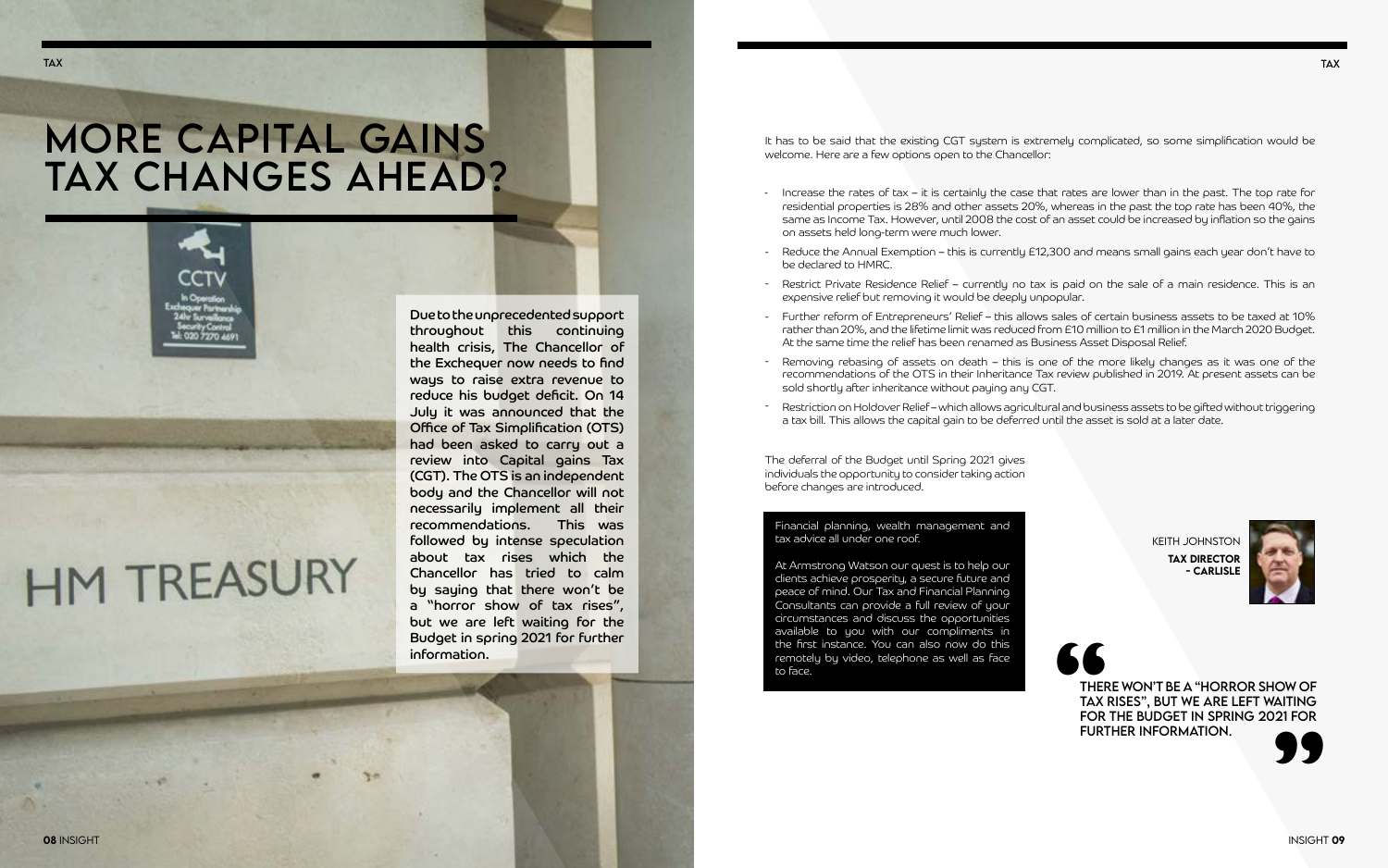**SCAMS** 

**Williams** deep Tells-to

> Our client had been looking for a better interest rate for his Cash ISA than his current provider was paying. He carried out a search on the web and found what he thought was a much better return from a very well-known investment provider. He felt reassured it was a highly reputable firm as they were so well known and so he made an enquiry. The person on the end of the line was very helpful and discussed how five products were available paying different interest rates, all higher than he was currently receiving. This ranged from a 1 year fixed rate of 1.75% through to a five year fixed rate of 3.5%

> To provide further reassurance he was then sent an email along with a 20-page prospectus complete with the well-known company branding. At this point the client was mentally committed to transferring his £80,000 Cash ISA.

However, as he had a good relationship with his Armstrong<br>Watson - Financial - Planning Watson Financial Consultant before he acted he wanted to double check the interest rate was correct. Our adviser commented that the interest rate looked quite high, taking in to account that deposit rates are at historically low levels due to the Covid crisis, and wanted to look at the email and brochure in more detail. He advised him to put his plans to transfer on hold while he looked in to it for him.

### SCAMMERS ARE Becoming more SOPHISTICATED… please be alert

*Change Company* 

**MI BAY** 

**The common** 

Upon further investigation immediate alarm bells started to ring as some of the words in the email from the company didn't look quite right. The prospectus, however, was incredibly convincing. Due our advisers suspicions he made contact with the well-known company who confirmed the prospectus had not been issued by them. They confirmed this was indeed a scam as they didn't have any products of this nature. The company also then acted and the matter was immediately then passed on to their fraud department.

Scammers are becoming more sophisticated. In this case, whilst the returns offered didn't look quite right, they were not promising ridiculously high returns. They offered a rate of interest that looked attractive enough without raising suspicion initially from the client. They then produced a detailed prospectus brochure that looked very convincing and also had people on the end of a phone who also sounded knowledgeable.

 $\overline{\phantom{a}}$ ID PORTER - CHARTERED ALIB f FINANCIAL PLANNING CONSULTANT - LEEDS & SKIPTON o



Scams can come in many forms, but all are designed to get hold of your hard earned money. They can do this by getting you to reveal your personal details, stealing your information, or even convincing you to willingly hand over the cash.

Knowing how to recognise a scam can be extremely difficult. Chances are, you've come across the most common type of scams – the spam emails, often from other countries, or attempting seemingly to be from HMRC or your bank. However, while email scams can be easier to spot and avoid, others are much more sophisticated. The following situation happened to a long standing client of ours recently. Thankfully our client made contact with us to look in to further and we were able to prevent him from making a potentially very costly mistake.

In this instance what saved the client from this scam was having an active relationship with a trusted, regulated adviser. This meant he felt it best to get another opinion first before making a decision. The experience of the adviser meant he could see through what was a very convincing scam to the public, and saved the client from parting with his £80,000 and all the stresses, strains and angst that would have gone with having acted and transferring the monies over. Having the support of a "Trusted Adviser" you can reply upon is more important than ever.

At Armstrong Watson our quest is to help our clients achieve prosperity, a secure future and peace of mind. Our Financial Planning Consultants work with our clients to provide them with support, guidance and advice to help support them throughout their financial planning journeys. Visit www.armstrongwatson.co.uk for more information about our Financial Planning and Wealth Management service.

**"** Upon further investigation immediate alarm bells started to ring as some of the words in the email from the company didn't look quite right.

**SCAMS** 



**INSIGHT 11**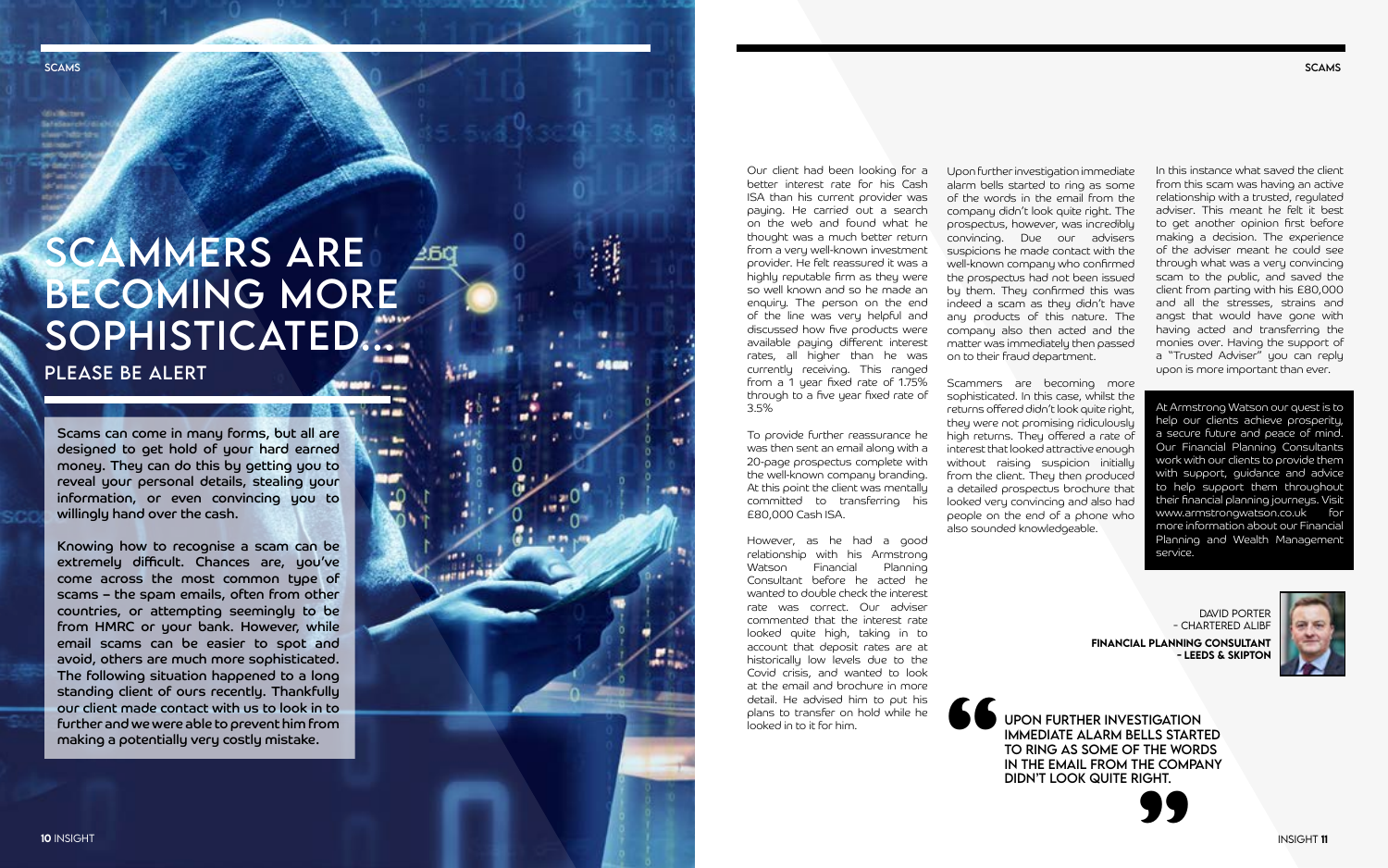# THE WINTER OF (DIS)CONTENT?

THE CHANCELLOR HAS<br>
PROMISED TO THINK<br>
CREATIVELY, YET SO LO<br>
AS THE VIRUS SURGES,<br>
THE ECONOMY WILL BE<br>
CHALLENGED. promised to think creatively, yet so long as the virus surges, the economy will be AS THE VIRUS SURGES,<br>THE ECONOMY WILL BE<br>CHALLENGED. future money

#### Taxes, Trade Wars & Twitter

With Americans heading to the polls on 3rd November, the direction of the world's largest economy will become clearer in the following days. Traditionally, stock markets would favour a Republican candidate and Trump's low tax regime is popular, yet this time around there are contrasting elements in play. A strong Democratic victory would likely result in higher corporate taxes eventually, yet with the current economic crisis, further fiscal stimulus is more likely in the short term, enabling a rapid economic recovery. On China, continued hostility is likely to persist regardless of who occupies the White House, but on other international affairs, a calming return to multilateralism can be expected should Biden prevail. The ending of Trump's twitter diplomacy would also be welcomed by global markets.

#### In Search of the Holy Grail

In any other time the US election and Brexit would be the defining factors in the mood of markets, yet in this period of Corona, just one story dominates. With cases rising on the way to winter, Boris Johnson must judge the public mood on further restrictions, while Rishi Sunak must judge the public finances. The Chancellor has promised to think creatively, yet so long as the virus surges, the economy will be challenged. A turning point, of course, would be a vaccine. With high hopes surrounding a number of contenders, there is the potential for important results in the months ahead. If a successful vaccine is not found, then continued economic suppression can be expected. Yet, if one is, the depths of winter may not feel all that bad.

richard cole cfa fund manager - **FUTURE MONEY** Asset Managers



#### Keeping you informed

To hear more of our thoughts tune in to Armstrong Watson's regular investment podcast where we discuss the latest market, financial and economic developments from around the world

Parting Ways

Four years on from the referendum and we are now in the final throes of Brexit. 2021 will see the end of the transition period and the beginning of a new UK-EU trading relationship. Whether that will be based on a hardfought free trade agreement, or on basic WTO rules is yet to be seen, but when clarity is achieved, expect a spike in market movements. Pound sterling will likely be the clearest measure of sentiment, with strength expected in the case of a deal, while within equities those focused on the domestic economy are likely to be the most sensitive. An opportunity or a threat, everyone has their own views on the merits of Brexit, but either way, the coming weeks look set to be remembered as the time we moved on.

The 1978/79 Winter of Discontent saw a nation unsettled as political battles and fierce storms combined to test the resolve of a suffering public. Parallels with today's challenges are not difficult to draw. With the struggles of that time heralding the arrival of Thatcherism and its new social contract, today's arguments of individual freedoms against public health, and the dawning of a post-Brexit era have the potential to be remembered as a similarly significant moment in time. Add in the US election and the coming winter months may see the setting of a new world order: for better or for worse.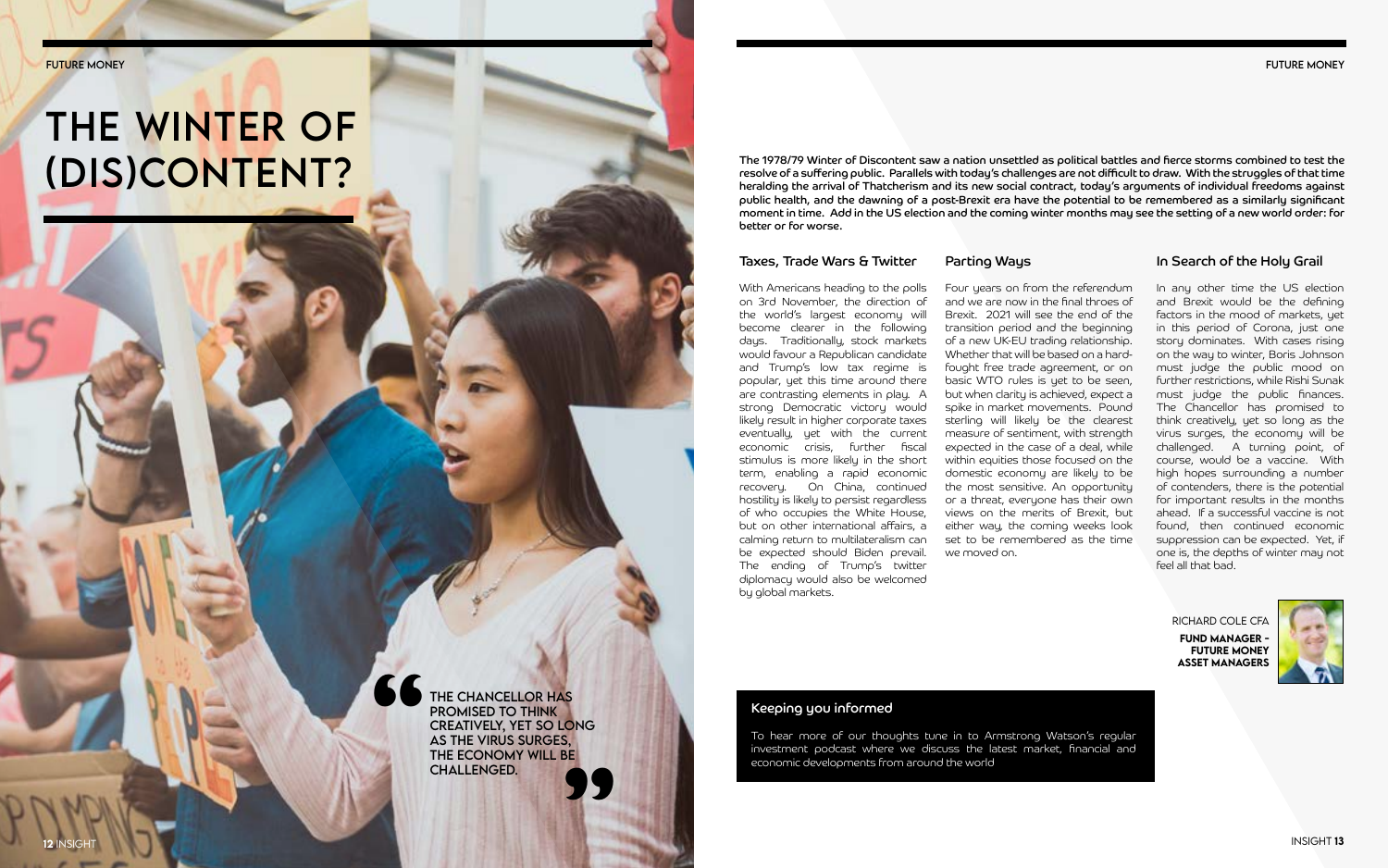#### financial education & wellbeing

It's well known that emotional and financial wellbeing are connected to each other. By being in a poor financial situation, people are much more likely to experience feelings of stress and worry, causing sleepless nights, which can lead to poorer performance at work and with relationships with colleagues. Ultimately, this can also lead to greater levels of absenteeism in the workplace which then places extra stress on other staff and so the cycle goes on.

It is a common misconception that financial wellbeing is purely about pay. Whilst money worries tend to become less as income rises, those earning £100,000pa are just as likely to have as many financial worries as someone on much lower income if they have little savings and a lot of debt. Financial worry is not necessarily directly linked to pay.

There are many causes of financial stress. Debt is an obvious one but in recent surveys and webinars we have carried out, one of the most popular questions that employees wanted to have more information on was around "how to budget?"

On the Financial Capability website - www.fincap.org.uk - it states that 23 million working age adults do not feel confident planning for their financial future. Research by the Neyber (The DNA of Financial Wellbeing) estimates that money worries cost the UK economy £120bn and 17.5 million lost hours of work. In the research it discusses the evidence for why employers should be developing and supporting their employees financial wellbeing.

Why should employers provide financial wellbeing support? There is clear evidence from these and other sources of research that many employees believe there is a role to play for employers to support their personal financial wellbeing. The Money Advice Service (MAS) website also comments that 46% of employees say they would appreciate their employer providing access to financial awareness programmes. MAS also provide impartial guidance across all areas financial matters.

### WHY DOES THE HEALTH & wellbeing of employees matter?

Employers are uniquely positioned to deliver money guidance around life changing events such as for examples changing roles, locations, starting a family and retirement.

Understanding employee needs and feedback through a colleague survey can provide valuable insight for an employer and helps them to understand the information and support their employees value the most. A survey of this nature will help an employer to decide the type of financial wellbeing programme to run and if you need specialist support and guidance, for example if the feedback is around pension or retirement planning. You may need to bring in specialists who can give regulated advice in areas such as this.

For employees financial wellbeing is becoming more important, especially in this current crisis, but this has been building for a while. For employers having a workforce that is engaged, informed, supported and efficient will improve productivity, it can also help to improve staff retention, and thereby also reduce costs and provide benefits in other ways. If employees can see their employers supporting them outside of their pay and immediate other benefits structure they clearly feel more valued, it's no wonder they go hand in hand. By understanding these issues employers will go a long way towards building trust with their employees.

At Armstrong Watson our quest is to help our clients achieve prosperity, a secure future and peace of mind. We can help support a business and employees run financial education and wellbeing programmes tailored to your needs. Visit www.armstrongwatson.co.uk or email dominic.gaunt@armstrongwatson.co.uk

WORK

dominic Gaunt

Business Development & **RELATIONSHIP** Manager



Research carried out by the Office for National Statistics (ONS) found that, since the outbreak of COVID-19, almost half the population have experienced 'high' levels of anxiety.

> **PARA BURGAL SUITE AND ARRIVE REGULATED AND ARRANGIVE REGULATED AND ARRANGING SUITABLE SUITE AND ARRANGING SUITABLE SUITABLE SUITABLE SUITABLE SUITABLE SUITABLE SUITABLE SUITABLE SUITABLE SUITABLE SUITABLE SUITABLE SUITABL** in specialists who can ensure that some  $\mathsf{IN}\ \mathsf{SPECIALISTS}\ \mathsf{WHO}\ \mathsf{CAN}$ form of normality, at least  $\sim$  GIVE REGULATED ADVICE IN AREAS. IN SPECIALISTS WHO CAN<br>GIVE REGULATED ADVICE<br>IN AREAS. **"** You may need to bring **n** areas. **99**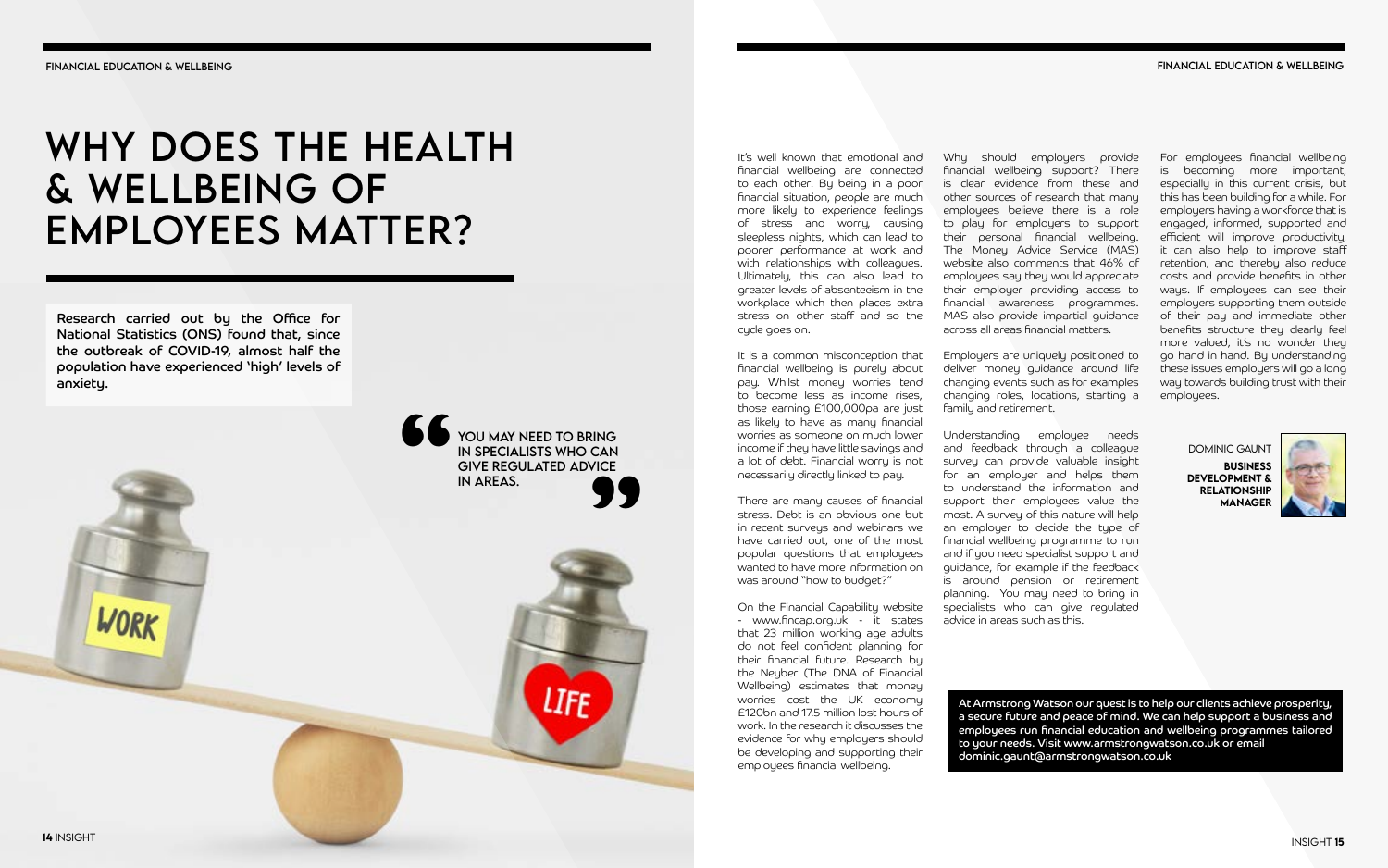# WOMEN'S STATE pension shortfall

pensions

Rumours abound ahead of the expected Autumn Budget that the government may need to loosen the pension triple lock to help recover stretched public finances following the Covid-19 pandemic. Meanwhile, research from a leading law firm has highlighted how relying on the intricacies of the state pension system could mean many are losing out.

Under the previous system, married women who reached state pension age before 6 April 2016 were able to claim a basic state pension of 60% of the full rate based on their husbands' contribution record, if this was larger than the pension they could get based on their own contributions.

This uplift in the state pension should have been given automatically since 17 March 2008, but before then a married woman had to make a 'second claim' when her husband reached age 65 – and many women did not make this claim.

The Department for Work and Pensions (DWP) is checking its records, but the chances are that many women will miss out and should call the department to see if they have been underpaid.

The main groups of people affected, according to the research, are:

> Financial Planning Consultant - **NORTHALLERTON**





- Married women whose husbands turned 65 before 17 March 2008 and have never claimed the 60% uplift.
- Widows with pensions that weren't increased after their husbands' deaths.
- Widows who think they may have been underpaid when their deceased husband was still alive, even if their pension is now correct.
- Women in their 80s receiving a basic pension of less than £80.45 per week, if they satisfied the basic residence test at age 80.
- Widowers and heirs of women who have now died but were underpaid state pension while alive.
- Divorced women who might not be benefiting from their exhusbands' contributions.

**SSE**<br>RESE<br>FIRM<br>ON TI research from a leading law firm has highlighted how relying on the intricacies of the state pension system could mean many ON THE INTRICACTES OF THE STATE<br>PENSION SYSTEM COULD MEAN MANY<br>ARE LOSING OUT.

Some married women who did not realise they needed to make a claim for the uplift pre- March 2008 are planning to make a complaint of maladministration to the Parliamentary Ombudsman. They will say that the DWP failed to make sure that they knew about the need to make the second state pension claim when their husband turned 65. Currently the payments for women in that category can only be backdated 12 months rather than the 12 years or more of pension uplift that has been missed.

At Armstrong Watson our quest is to help our clients achieve prosperity, a secure future and peace of mind, we work with you to ensure your retirement plans remain on track with regular reviews. We can do this remotely via video as well as face to face with the necessary social distancing precautions in place.

Kerry Chaloner

More women should ask the Department for Work and Pensions to check their state pensions, according to former pensions minister Sir Steve Webb.

**PENSIONS** 

**16** insi

# **STATE PENSION**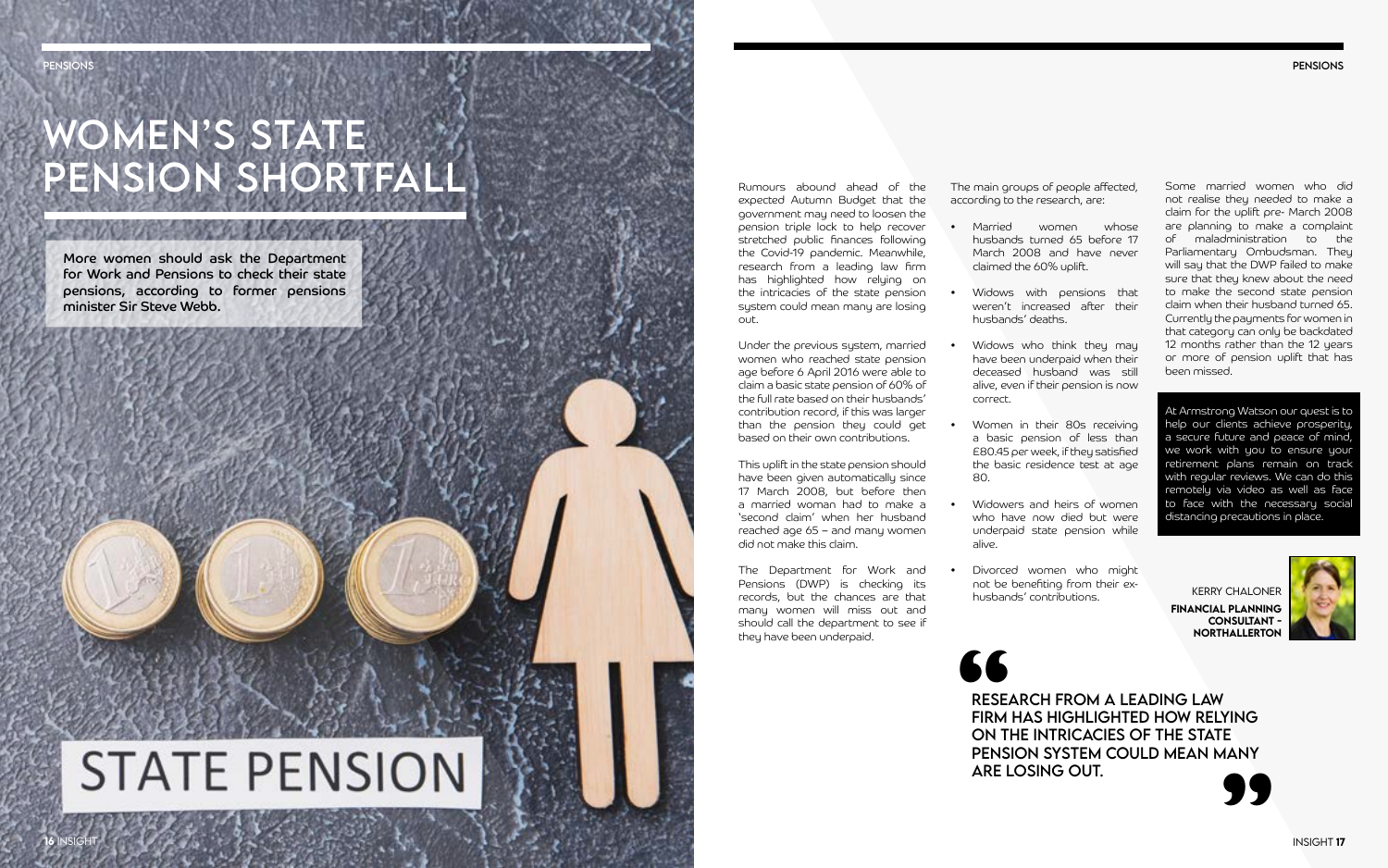savings

18 insi

## WHEN CASH IS not always king

steve shovlin Financial Planning Consultant - **CARLISLE** 



savings

insight 19

Considering the current economic turmoil caused by the Coronavirus, some savers are perhaps understandably continuing to seek safe havens for their money. In times of trouble cash is traditionally seen as offering capital security over other assets namely, shares, fixed interest and property. However, savers still need to apply caution. Even in `normal` times some people hold high cash balances, perhaps to meet capital expenditure in the short term or just to provide extra piece of mind, but there are unseen risks to holding high levels of cash - inflation.

The Consumer Prices Index 12 month rate is currently standing at 0.2% (source - Office for National Statistics as at August 2020) and the base rate at an all-time low of 0.1% (source - Bank of England). However, whilst the inflation rate is at its lowest level for long time this is impacted with the health crisis and the measures to restart the economy such as the Eat Out to Help Out Scheme where the cost of eating out was significantly discounted. As we move further through this crisis inflation is predicted to rise again, with central banks continuing to stick to a conventional inflation target of 2%. Cash savings, as has been the case for a number of years now, are therefore likely to be eroded daily as typically rates of interest on cash savings, as demonstrated by the NS&I reductions, cannot keep pace with the cost of living. As a result this gap can have a serious long term impact on wealth.

But is this a good time to invest? It`s all too easy to get caught up with the bad news we currently hear every day about financial markets. The key factor however is not about when to invest but rather the amount of time you invest for.

There are also limits to the amount of protection holding cash for all other deposit providers bar the Treasury backed NS&I. The Financial Services Compensation Scheme (FSCS) offers individual account holders protection up to £85,000 (£170,000 joint account) if that banking/building society institution is unable to meet its obligations to investors.

For most savers this generally provides sufficient protection, but what are the options for clients holding in excess of these limits? They could simply spread their cash across a number of different institutions. Whilst this makes sense in theory, in practice it can be quite difficult, not least because many banks have different trading names but only the main deposit taking licence holder can provide the FSCS protection. For example if you hold accounts with Lloyds Bank, Bank of Scotland or Halifax, you would only be afforded one level of protection as Lloyds Bank is the principal holder. Likewise, between The Royal Bank of Scotland and Natwest.

So how can cash savers hope to bridge the gap? The answer may be to invest into `real assets` such as shares, fixed interest and property.

National Savings & Investments (NS&I) have just announced significant cuts across their range of savings. From the 24 November Income Bonds, will to go from paying 1.15% monthly interest to just 0.01%. There are further dramatic reductions to the rates payable on the NS&I Investment Account, Direct Saver and Direct ISA's. In addition there is also a reduction in the odds of winning in the Premium Bonds draw from December, the odds of winning anything in the draw will go from 24,500 to one to 34,500 to one, and the estimated number of total prizes won reduced by 1m. NS&I said that it had no choice but to act because savers had put away billions of pounds more than usual during the COVID-19 lockdown, whilst they were paying market leading rates, which left it in danger of breaching its government-mandated funding limit for the year.

> **22**<br>**1**<br>**1**<br>**1** The key factor is not about when to invest but rather the amount of time you INVEST BUT RATHER THE<br>AMOUNT OF TIME YOU<br>INVEST FOR.

Many people believe that knowing when to buy and when to sell is the secret of successful investing. The truth is that no one knows with certainty when investment markets will rise or fall. Trying to time the investment markets is not only stressful, it is very seldom successful. Leaving funds invested usually produces the best returns.

When markets are volatile it`s a big temptation to put all your investments in the relative security of cash. It may seem like a safe haven, however as they say, a ship is safe in harbour, but that is not what ships are made for.

Armstrong Watson Financial Planning & Wealth Management, as well as providing Independent Financial Advice and personalised investment planning also offer a bespoke `cash management` service aimed at maximising interest rates by identifying the most competitive cash accounts, whilst ensuring clients` savings are afforded full FSCS protection.